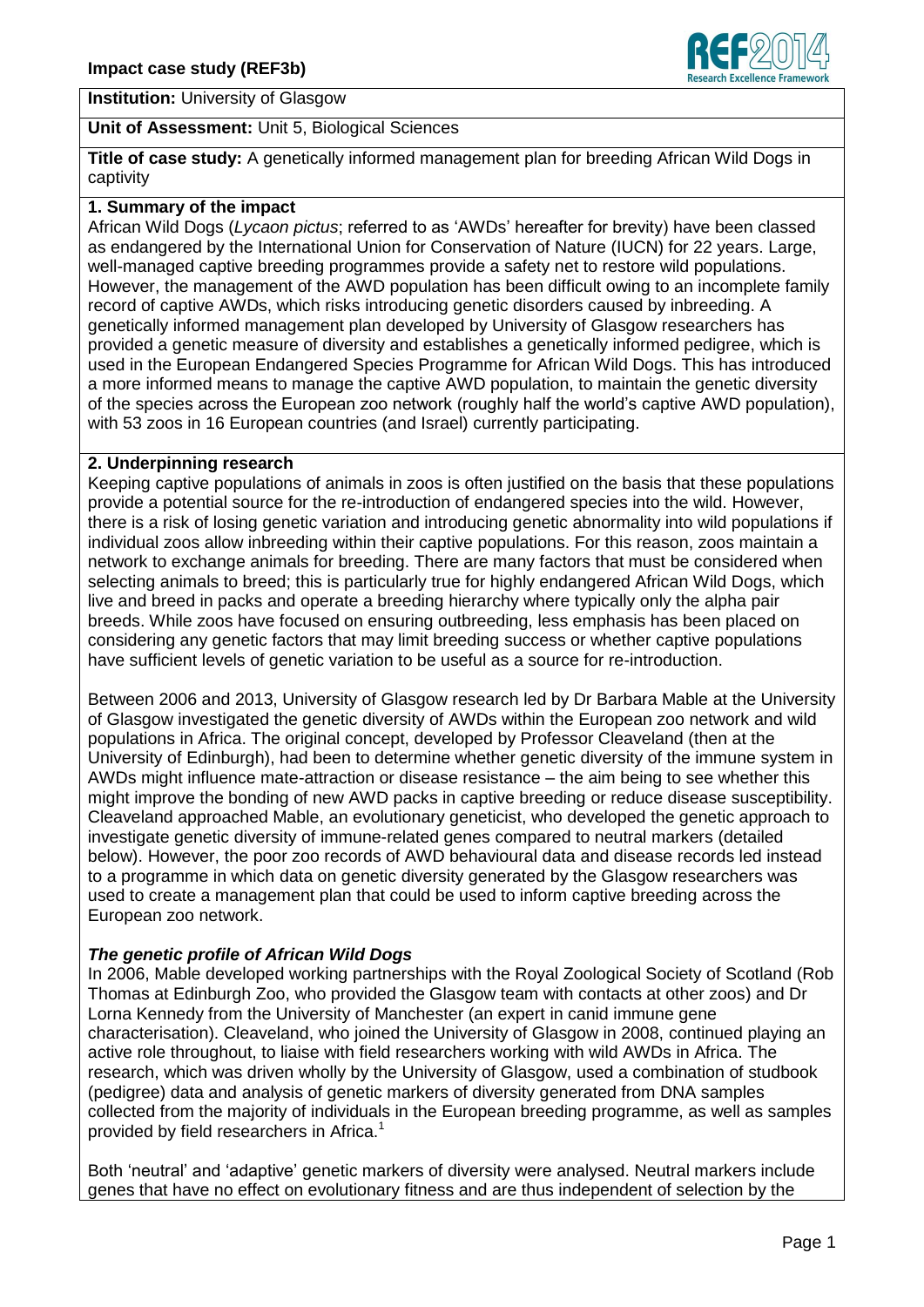

environment. By contrast, adaptive markers include genes that are important for adaptation (and thus evolutionary fitness), such as those encoding the major histocompatibility complex (MHC) involved in immune responses.

The combined neutral and adaptive MHC data showed that wild populations maintain surprisingly high levels of genetic diversity despite severe habitat fragmentation and continuing persecution of the AWDs by humans. This high genetic diversity could be due to their extensive home ranges and the hierarchical structure of packs.<sup>1,2</sup> The Glasgow team also showed that the captive populations in the European zoo network maintain approximately 79% of the diversity found in wild populations. <sup>3</sup> However, the research also showed that in some European zoos, extensive inbreeding had been allowed to occur by keeping large numbers of offspring from the same parents, causing a loss of genetic diversity and risking adverse effects of inbreeding. Interestingly, the research also showed that the founders of zoo populations derive from southern Africa, where AWDs are genetically distinct from those in eastern Africa, suggesting that any re-introduction programmes should be restricted to southern populations.<sup>3</sup> In addition, the genetic data demonstrated that some of the AWDs recently imported into zoos, and which were supposed to have come only from southern-Africa-derived captive populations, must have been imported from wild populations in other parts of Africa. This reveals that while introducing new animals to the European zoo network could further increase genetic variation, it comes at the risk of encouraging poaching in wild populations.

# *Developing a genetically informed management plan*

Based on the results of their genetic study,<sup>1,2</sup> the Glasgow team developed a genetic management plan for captive populations that balances genetic priorities with behavioural issues associated with mixing AWD social groups.<sup>3</sup> Key factors in this plan included: (i) the selection of breeding groups that provide equal representation of each of the founder families of the captive population; (ii) limiting individual family sizes by permitting breeding opportunities to no more than two sibling groups (groups of sisters or groups of brothers that are combined for breeding) from the same parents, with breeding pairs limited to producing two litters; (iii) not splitting groups of same-sex relatives unless for breeding, when a new breeding group can be formed by bonding small numbers of males and females; (iv) the continued separate management of captive populations in the USA, Australia, Europe and South Africa (with occasional migration of AWDs between plans) to help maintain variation across the comparatively small captive population (554 across 104 institutions worldwide). The genetic profiling of animals that were born, or introduced, to the European zoo network is on-going at the University of Glasgow, led by Mable. The genetically informed management plan represents a balance that is sound from a genetic perspective and practical for implementation within the European zoo network.

**Key University of Glasgow researchers:** Dr Barbara Mable (NERC Advanced Research Fellow, 2006–2011; Reader, 2011–present); Professor Sarah Cleaveland (Professor of Comparative Epidemiology, 2008–present).

## **3. References to the research**

- 1. Marsden, C.D., B.K. Mable, R. Woodroffe, G.S.A. Rasmussen, S. Cleaveland, J.W. McNutt, R. Thomas, L.J. Kennedy (2009). [Highly endangered African wild dogs \(](http://dx.doi.org/10.1093/jhered/esp031)*Lycaon pictus*) lack [variation at the major histocompatibility complex.](http://dx.doi.org/10.1093/jhered/esp031) *J. Heredity* 100: S54–S65. doi:10.1093/jhered/esp031.
- 2. Marsden, C.D., R. Woodroffe, M.G.L. Mills, J.W. McNutt, S. Creel, R. Groom, M. Emmanuel, S. Cleaveland, P. Kat, G.S.A. Rasmussen, J. Ginsberg, R. Lines, J.-M. André, C. Begg, R.K. Wayne, R.K., and B.K. Mable (2012). [Spatial and temporal patterns of neutral and adaptive](http://dx.doi.org/10.1111/j.1365-294X.2012.05477.x)  [genetic variation in the endangered African wild dog \(](http://dx.doi.org/10.1111/j.1365-294X.2012.05477.x)*Lycaon pictus*). *Mol. Ecol*, 21:1379– 1393. doi:10.1111/j.1365-294X.2012.05477.x.
- 3. Marsden, C.D., H. Verboekmoes, R. Thomas, R.K. Wayne and B.K. Mable. (2013). [Pedigrees,](http://dx.doi.org/10.1007/s10592-012-0440-0)  [MHC and microsatellites: an integrated approach to assessing genetic diversity in captive](http://dx.doi.org/10.1007/s10592-012-0440-0)  [populations of African wild dogs.](http://dx.doi.org/10.1007/s10592-012-0440-0) *Conserv. Genet*. 14: 171–183. doi:10.1007/s10592-012- 0440-0.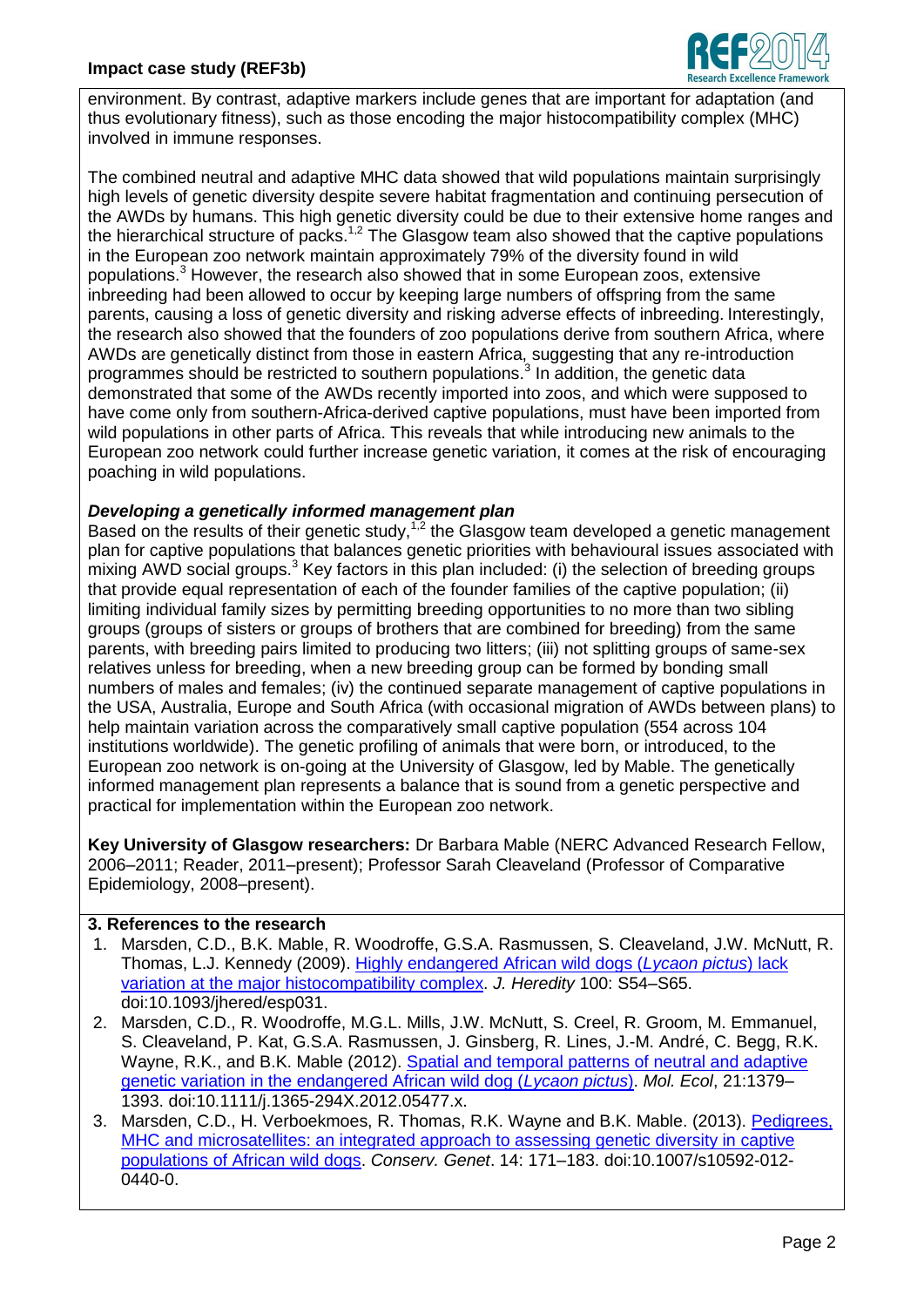

#### **4. Details of the impact**

African Wild Dogs represent a unique lineage of wolf-like canids that have been classed as endangered on the IUCN's Red List of Threatened Species for the past 22 years. Currently, the worldwide captive AWD populations are managed separately in continent-specific programmes (USA, Europe, Australia and South Africa). In Europe, the captive population of AWDs is managed within a European Endangered Species Programme (EEP), an intensive form of captive management. European zoos hold half of the world's captive population of AWDs (288 individuals).<sup>a</sup> The EEP is overseen by a coordinator (currently based at GAIAzoo, Kerkrade, The Netherlands) and a committee; the coordinator is responsible for collecting and maintaining information on each individual in captivity, and planning for the future management of the species. However, up until 2008 this had been difficult owing to incomplete studbook records, which contain information about the pedigree and history of individuals. In addition, the studbook records were not based on genetic diversity, which is of key importance in breeding programmes.

"*From working with this studbook since 1992 it was very clear to me that not all data were very reliable, especially the earlier ones… Before [2008] I made recommendations on best information I could get from studbook data analysis and my personal knowledge of the zoos, their breeding results the family lines... After the 2008 research we had proof of the DNA of 88% of the African wild dogs in our program*." – African Wild Dog EEP coordinator<sup>a</sup>

#### *Implementation of the genetically informed management plan*

The genetically informed management plan developed by researchers at the University of Glasgow was initially discussed and ratified at a meeting of the European Association of Zoos and Aquaria (EAZA) studbook management committee in Kerkrade, The Netherlands in 2008. The EAZA has statutory oversight over all member zoos involved in conservation breeding, and consists of the studbook coordinators, a vet and other zoo managers who make breeding recommendation decisions annually and meet every 3 or 4 years.

Since 2009, recommendations based on the genetic profiling of wild and captive populations of AWDs conducted by the University of Glasgow have changed the way in which the captive AWD populations across the European zoo network are managed.<sup>a</sup> The recommendations direct which individuals should be selected for breeding and which should be relocated and to where. Currently, 53 zoos in 16 European countries (and one in Tel Aviv, Israel), are involved.<sup>a</sup>

"*Without genetic management a significant amount of diversity will be lost in the next twenty years. Based on these results, recommendations were made in August 2008 for a large number of transfers in order to compile better genetic breeding groups.*" – EAZA Annual Report (2007/08)<sup>"b</sup> – referring to pre-publication results of the University of Glasgow research<sup>3</sup>

## *Application of the genetically informed management plan*

Dr Clare Marsden (University of California, Davis, 2010–present), who was a research student working under Mable (2006–2010), has provided an ongoing voluntary role as consulting geneticist to the studbook coordinator (2008–present). This involves a yearly consultation involving a caseby-case assessment of AWDs in each zoo. Since 2009, 98 individuals have been exchanged (always as small groups). $^{\circ}$  Based on the Glasgow data, animals from under-represented (and not inbred) founder lineages are identified, as are animals that need to be moved to prevent inbreeding. From this list, the coordinator and geneticist (Marsden) identify groups of males and females that make good breeding combinations from a genetic perspective, but also meet certain guidelines that increase the likelihood that the breeding group will form and successfully produce offspring.

"*Clare [Marsden] figured out exactly which mixes would give best results, I checked if it would be possible in practical ways to bring these animals together*." – African Wild Dog EEP coordinator<sup>a</sup>

For example, in the 2008/9 consultation, four males in Ebeltoft zoo (Denmark) were assigned as high priorities in terms of genetic management criteria, so two high priority females were